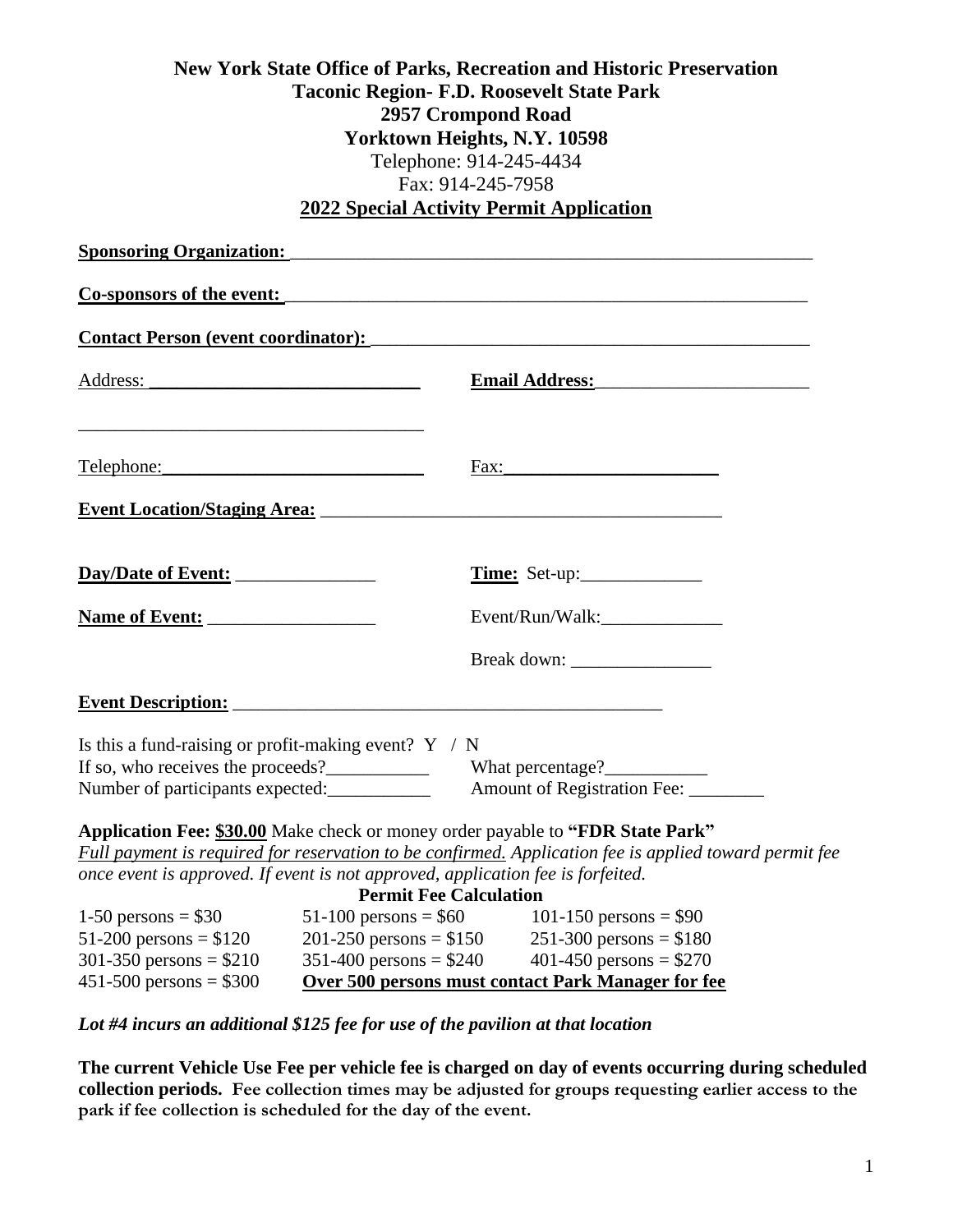**The Event will be billed for increased operating costs associated with a modified collection time, any excess operational services beyond those that are typically provided for by the park, or for excessive clean-up after the event.**

**NOTE:** It is the policy of OPRHP that sponsorships will neither be solicited nor accepted from companies which are primarily involved in promoting tobacco products, or beverages defined as "alcohol" in the ABC law.

**Alcoholic Beverages Permit: (Beer and Wine only)** Yes / No

**Picnic area to be utilized:** Yes / No

If yes, which area?

**Tent Permit/Bounce house Permit:** Yes / No

(Tents 20x40 or larger, any bounce house or similar structure.)

**Amplified Sound/Music:** Yes / No Describe:\_\_\_\_\_\_\_\_\_\_\_\_\_\_\_\_\_\_\_\_\_\_\_\_\_\_\_\_\_\_\_\_\_\_\_\_\_

(Generators will be required)

Do you require special security? Yes/ No If Yes, NY State Park police must be hired at an average of \$70.00 per hour, outside security can not be utilized. 2 hour travel time will be added . TIMES of Coverage required \_\_\_\_\_\_\_\_\_\_\_\_\_\_\_\_\_\_\_\_\_\_

► **Liability Insurance:** Permittee must provide a valid insurance certificate containing Commercial General Liability Insurance with a limit of not less than one million dollars (\$1,000,000) for each occurrence and General Aggregate in the amount of two million dollars (\$2,000,000) with New York State listed as an additional insured on the Policy.

**The wording on the certificate of insurance must be as follows:**

**"Additional Insured: The People of the State of New York, the Office of Parks, Recreation and Historic Preservation, the State Park, Recreation and Historic Preservation Commission for the Taconic Region, and their officers, agents, employees and assignees are included as additional insureds."**

► In order that your event proceed smoothly you must consider all aspects of the event and its impact on park operations and facilities, and other park users, You, your group members, and activity participants are required to abide by park rules and regulations. Failure to do so will result in denial or cancellation of the permit. DO NOT ASSUME THAT YOU HAVE ANY EXEMPTION FROM ANY RULES UNLESS YOU HAVE SPECIFIC WRITTEN PERMISSION IN ADVANCE. The most **common areas of difficulty** are:

- 1. Alcoholic beverages, sound amplification, generators, posting signs (all require prior approval)
- **2.** Parking do not drive or park in any restricted areas, grass or service roads. All vehicles are to be parked in designated spaces in parking lots unless prior permission is arranged. **The Event Coordinator is responsible for ensuring parking compliance.**
- 3. Conflict with park hours: weekends & holidays 8am to sunset
- 4. We do not host special events on weekends from early Memorial Day Weekend through Labor Day.
- 5. Clean up: your group is responsible for cleaning up during and after the event. All garbage is to be bagged and placed in trash dumpsters. *Any plants or flowers brought in for the event must be removed offsite following the conclusion of the event to prevent the spread of invasive species.*
- 6. Recycling Please make every effort to recycle cardboard and comingled glass, plastic and metal. If you are not able to recycle these items on your own, FDR State Park will recycle them. All cardboard must be broken down and bundled. Comingled items must be emptied and bagged. Recyclable materials are to be left outside the trash dumpsters for collection.